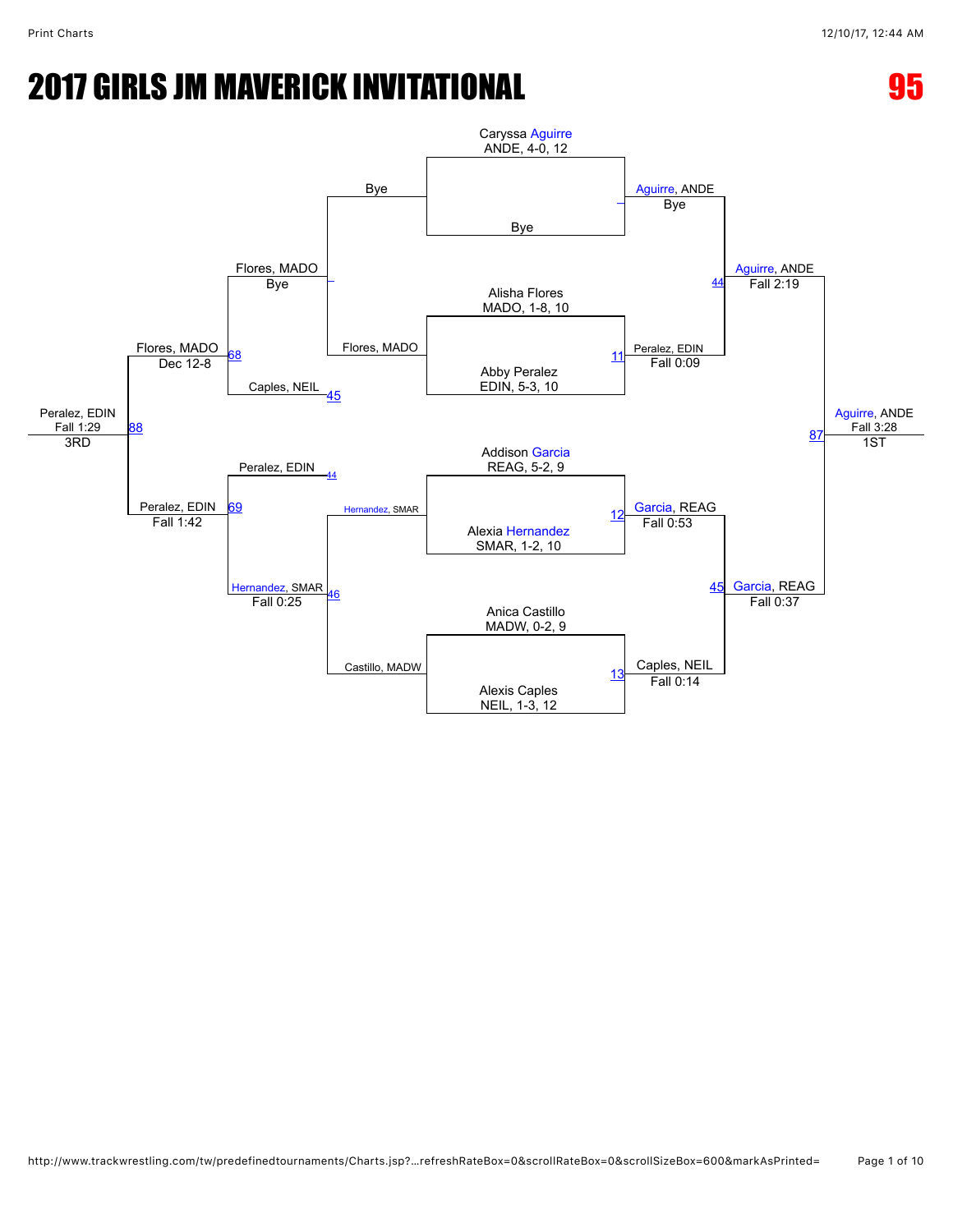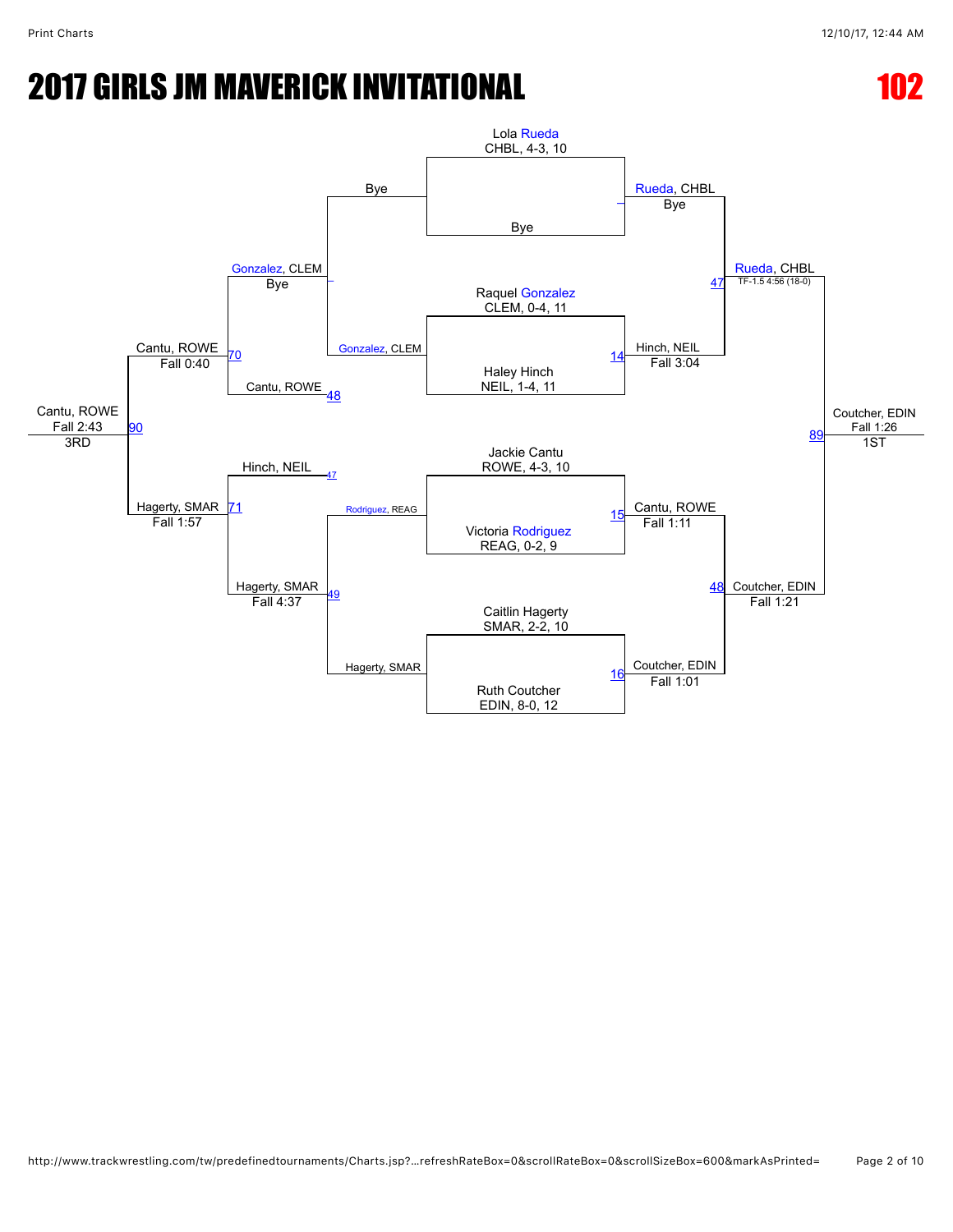

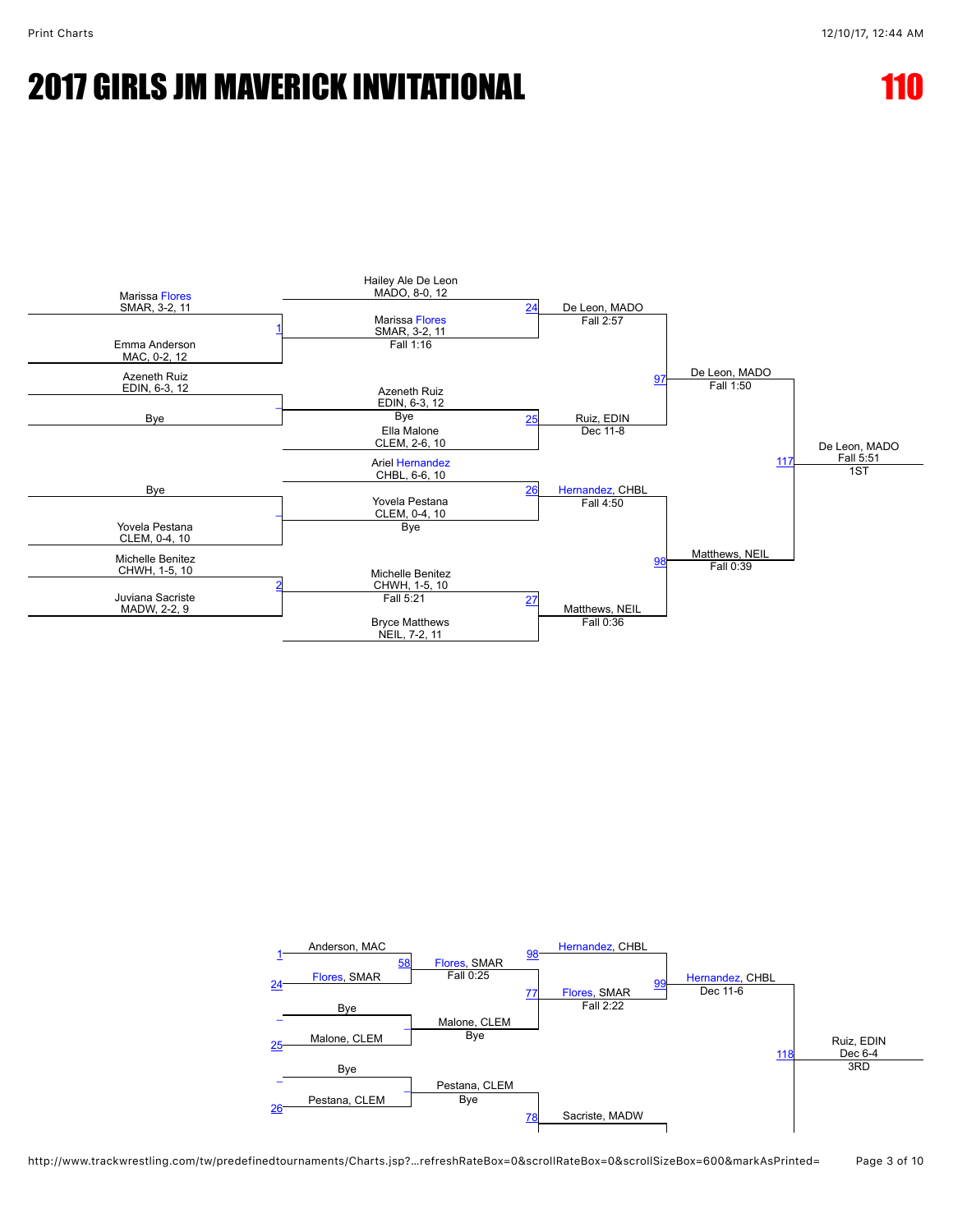



Fall 4:29



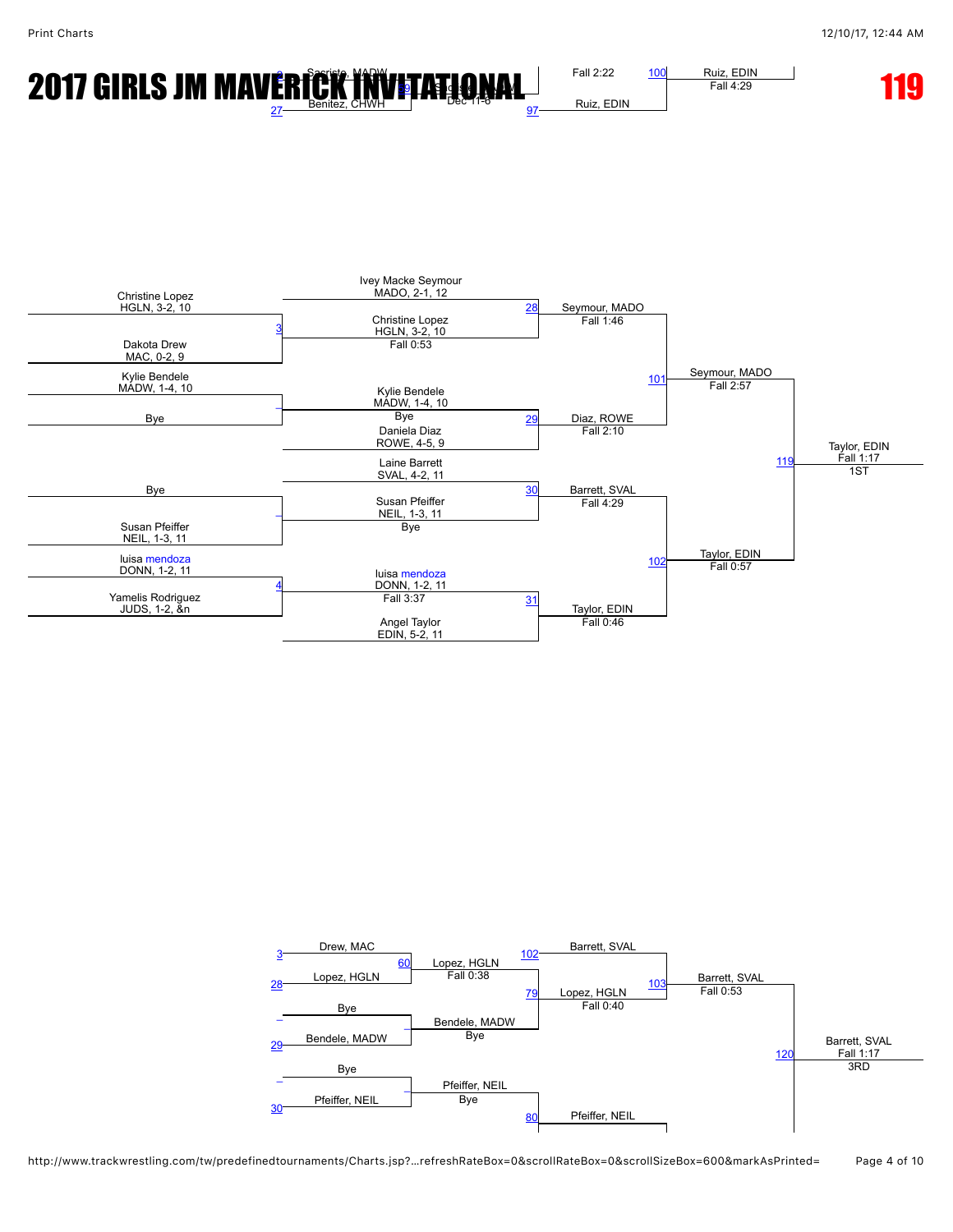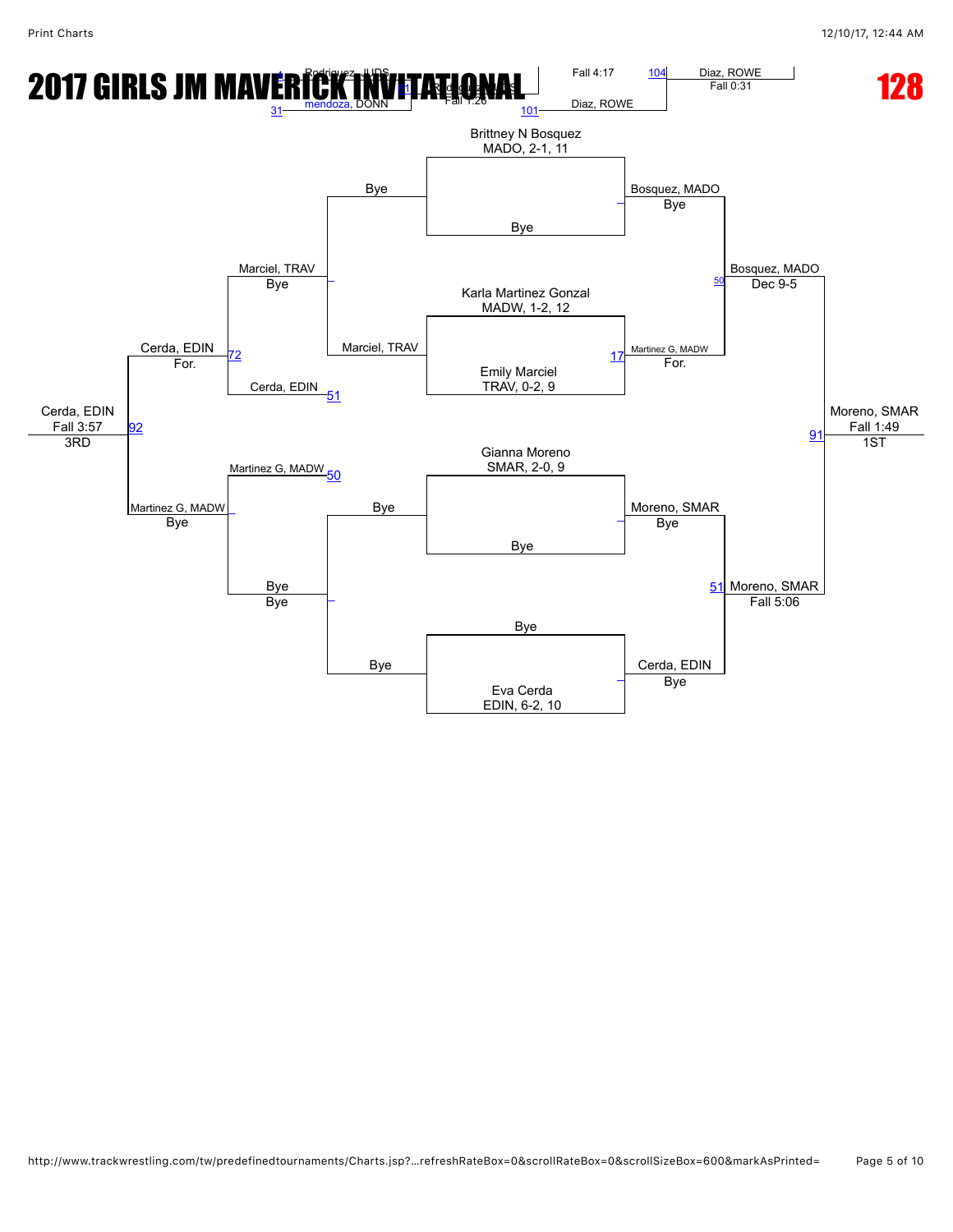



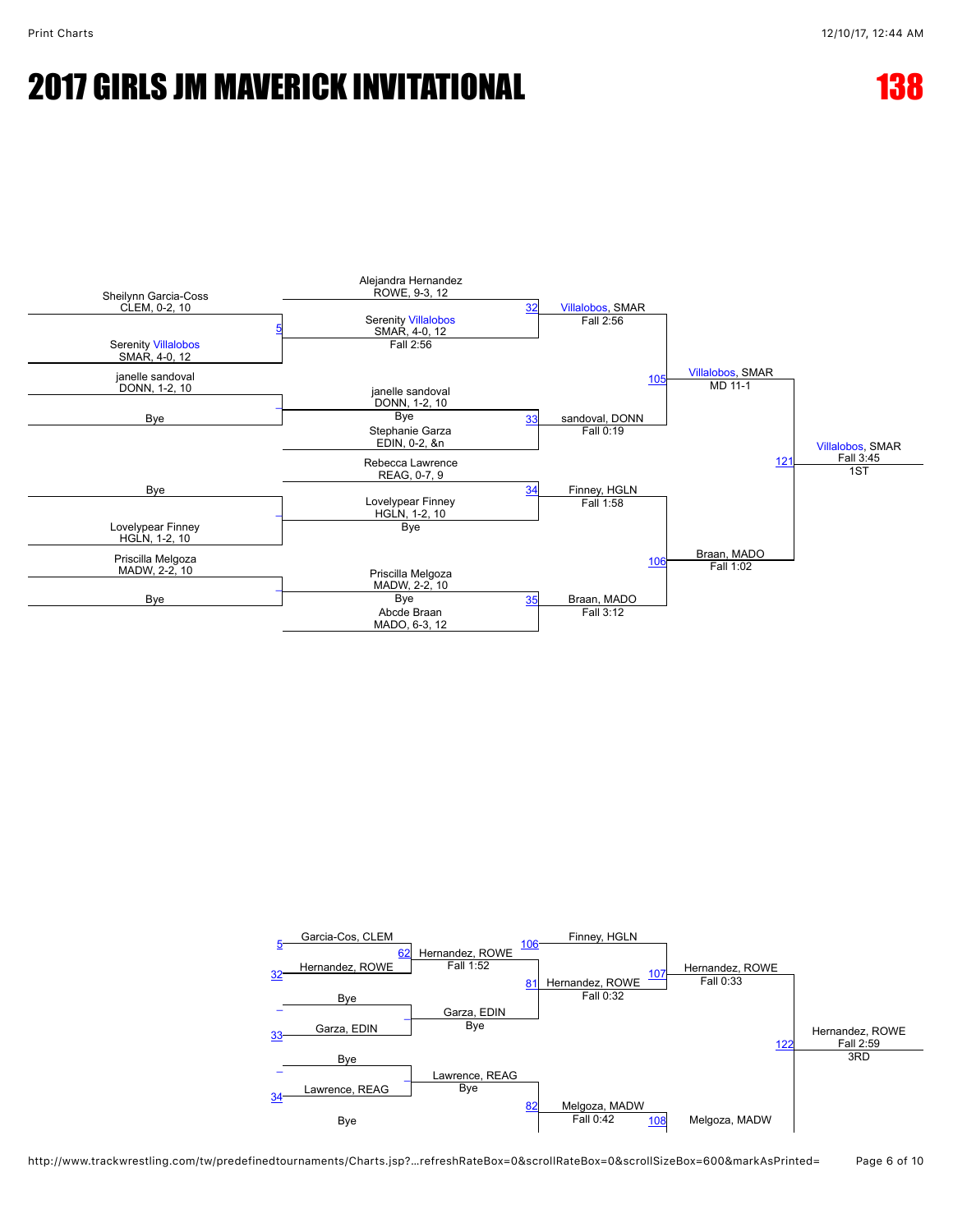# **2017 GIRLS JM MAV<u>ERICK INV[IT](javascript:openBoutSheet(12,)ATIONAL</u> SANGWAL DEGREE 148 148**

Dec 2-1

sandoval, DONN



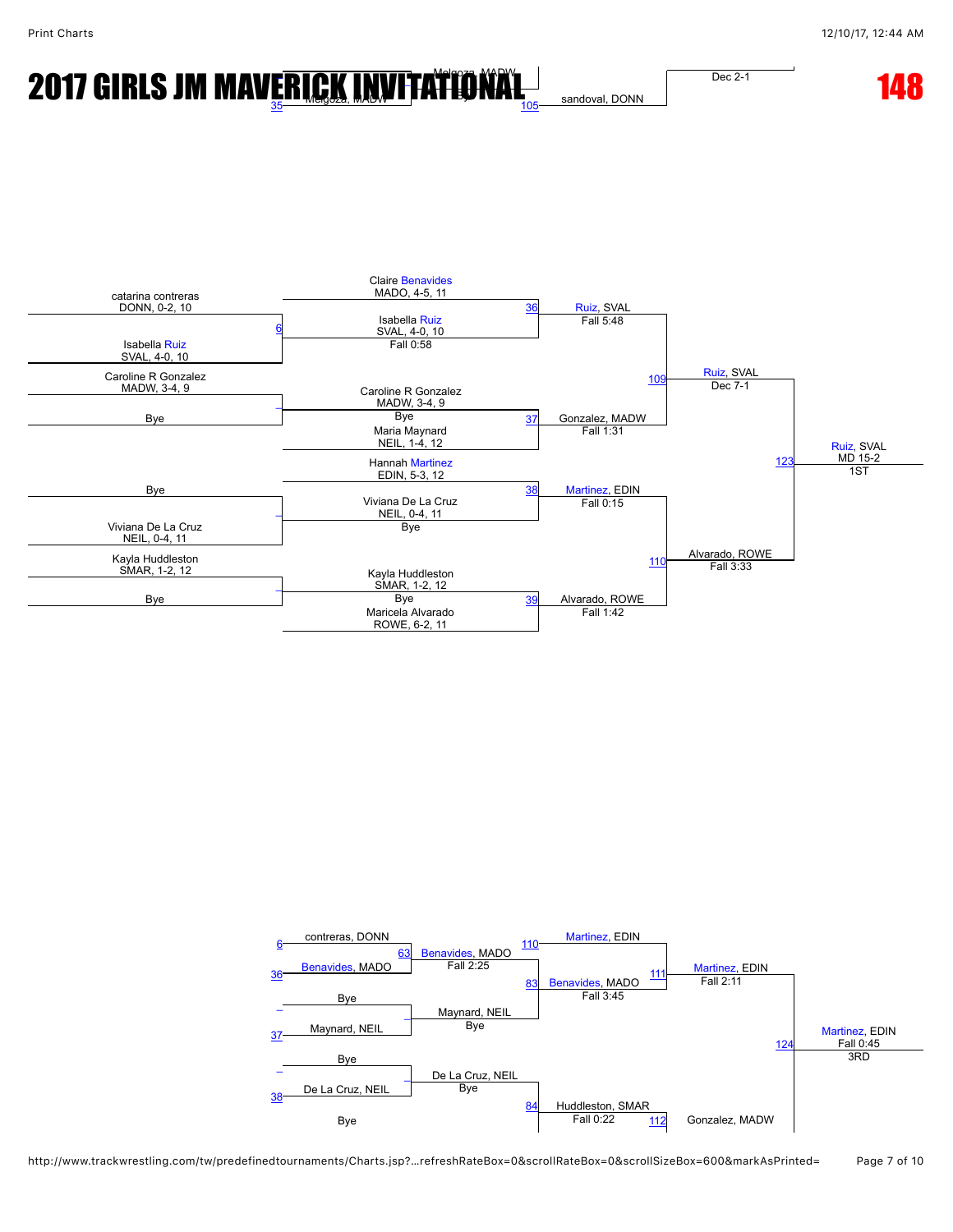## **2017 GIRLS JM MAV<u>ERICK INV[IT](javascript:openBoutSheet(12,)ATIONAL</u> REGISTION CONTROLLER TO 165**

Fall 2:15

Gonzalez, MADW



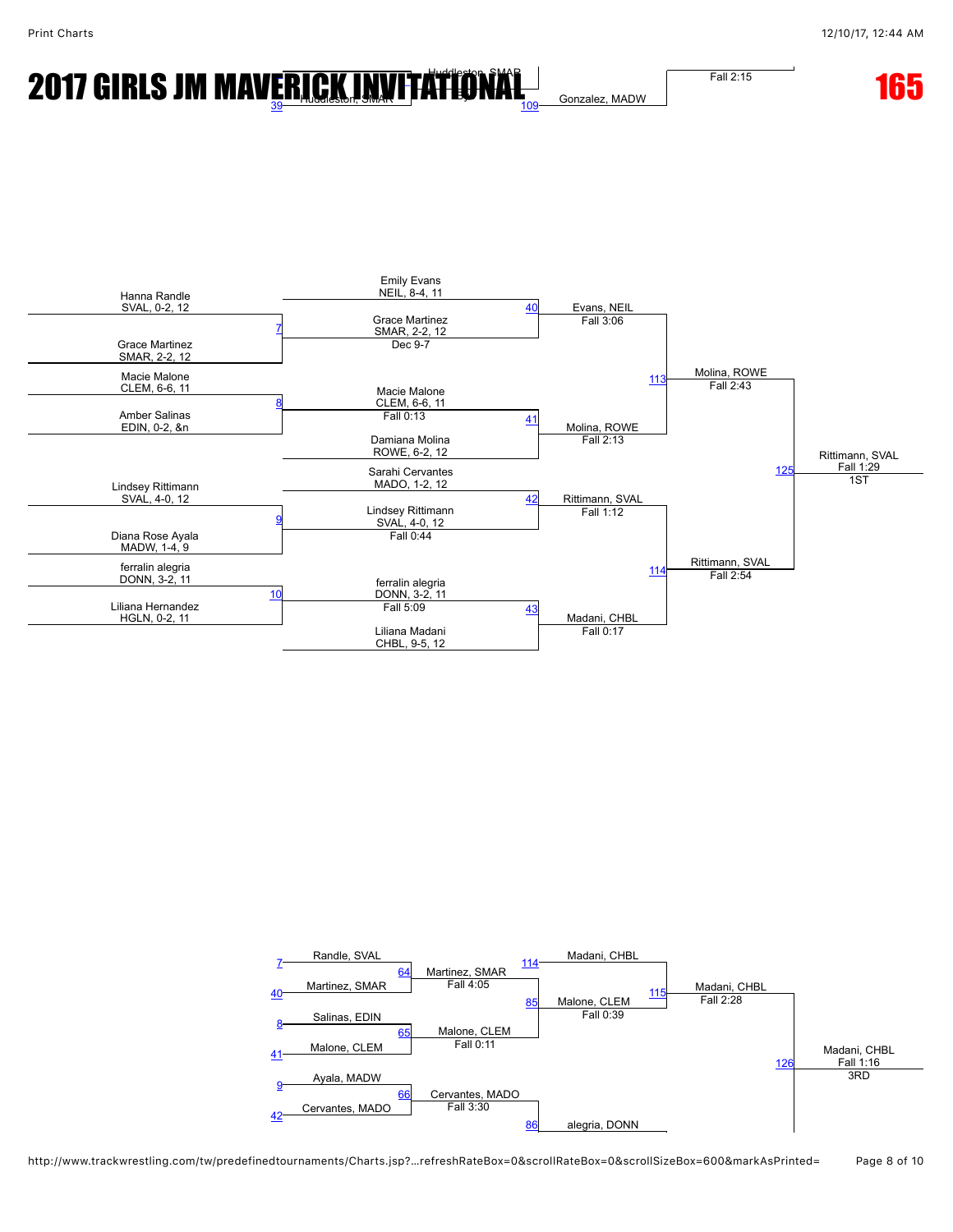